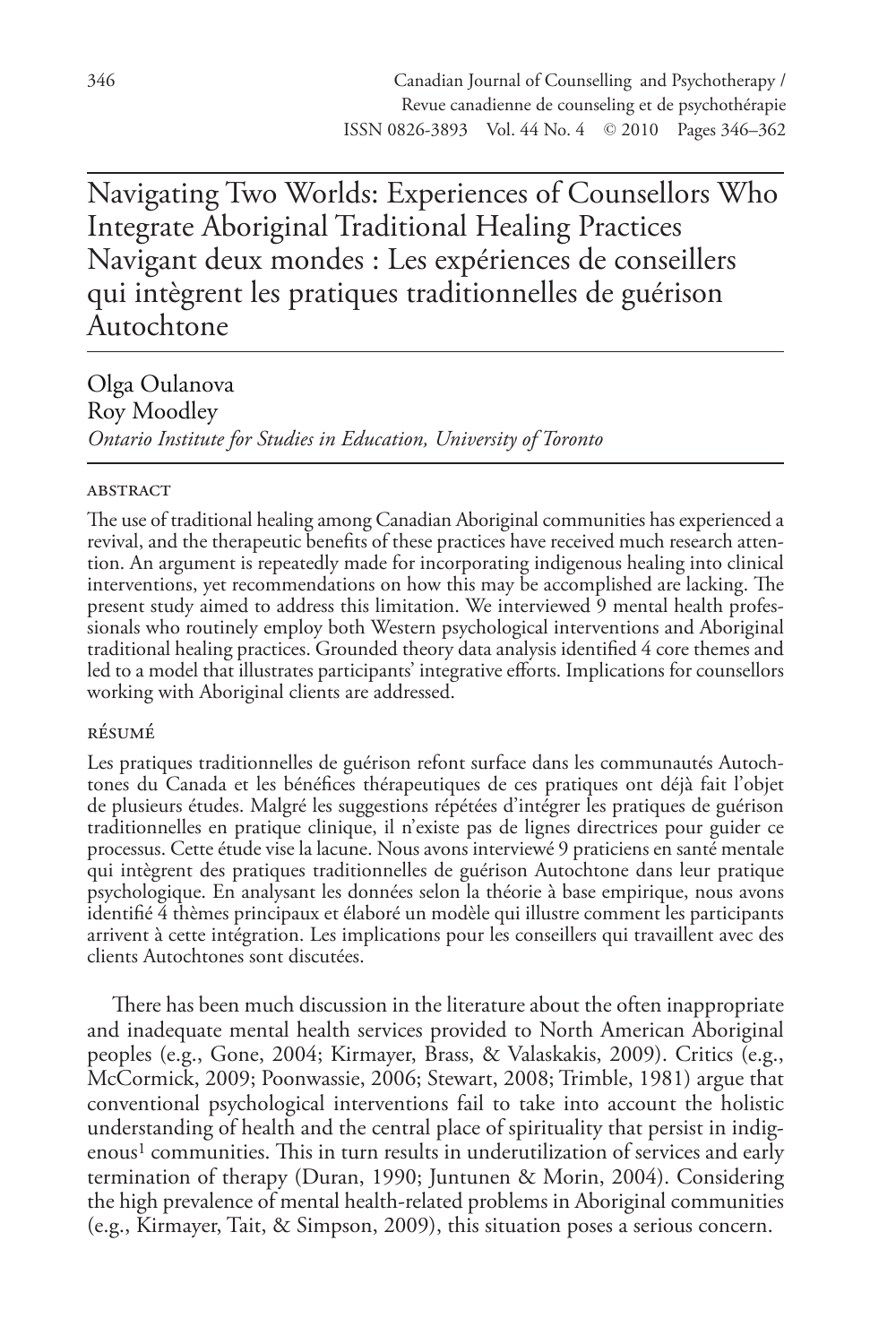Traditional forms of healing subsist in many Aboriginal communities, sometimes substituting for inadequate mental healthcare and often used concurrently with mainstream services (Waldram, 1993). Traditional healing practices of the North American indigenous peoples include, among others, talking circles, sharing circles, smudging, and Medicine Wheel teachings (France, 1997; Portman & Garrett, 2006). These rituals reflect a holistic outlook on health and emphasize connectedness to the community (LaFromboise, Trimble, & Mohatt, 1990; Mc-Cormick, 1996; Poonwassie & Charter, 2005). Large survey studies (Beals et al., 2006; Gurley et al., 2001; Kim & Kwok, 1998; Novins et al., 2004; Wyrostok & Paulson, 2000) as well as interviews, focus groups, and case study accounts (Canales, 2004; Iwasaki, Bartlett, & O'Neil, 2005; McCormick, 2005; Stewart, 2008; Waldram, 1993; Wieman, 2006) suggest that there is a revival and an increased utilization of traditional healing in Aboriginal communities.

As a response to the shortcomings of mainstream mental healthcare and in light of traditional healing resurgence, scholars and clinicians have argued for increased collaboration between mental health professionals and healers, and for integrating traditional practices when counselling Aboriginal clients (Duran, 1990; Heinrich, Corbine, & Thomas, 1990). At first sight, such integration represents a straightforward solution to the issues of service underutilization and premature termination. However, the worldview that informs Aboriginal traditional teachings differs from the one underlying Western psychological practice (France, 1997; McCabe, 2007). Therefore, the nature of this integration remains unclear. The counselling literature reflects this ambiguity.

Apart from a small number of case studies that report incorporating healing rituals into conventional counselling interventions (Heilbron & Guttman, 2000; Wilbur, Wilbur, Garrett, & Yuhas, 2001) and a few papers proposing integration of ceremonies into individual therapy (Garrett & Garrett, 2002; Robbins, 2001) and group therapy (Garrett & Crutchfield, 1997; Garrett, Garrett, & Brotherton, 2001; Walkingstick Garrett & Osborne, 1995), general conceptualization of traditional healing integration in counselling and psychotherapy is lacking. Despite the consensus that incorporating traditional healing is fundamental to providing adequate services to Aboriginal peoples, there appears to be very little discussion on how mental health professionals can integrate traditional practices in their work. We believe that this gap in clinical literature represents a significant impediment to improving mental healthcare for Aboriginal communities.

However, a number of Canadian mental health professionals routinely integrate Aboriginal healing practices with counselling. Their work has received little academic attention, and their efforts have not been documented. In this study, we sought to explore the ways in which these professionals integrate Western counselling and traditional healing. By interviewing individuals who practice integration, the study aimed to (a) describe their experiences in terms of *how* and *when* they integrate the two helping modalities; (b) explore factors affecting their integrative efforts, including any challenges or barriers that they have encountered; and (c) offer recommendations to mental health professionals who see Aboriginal clients in their practice.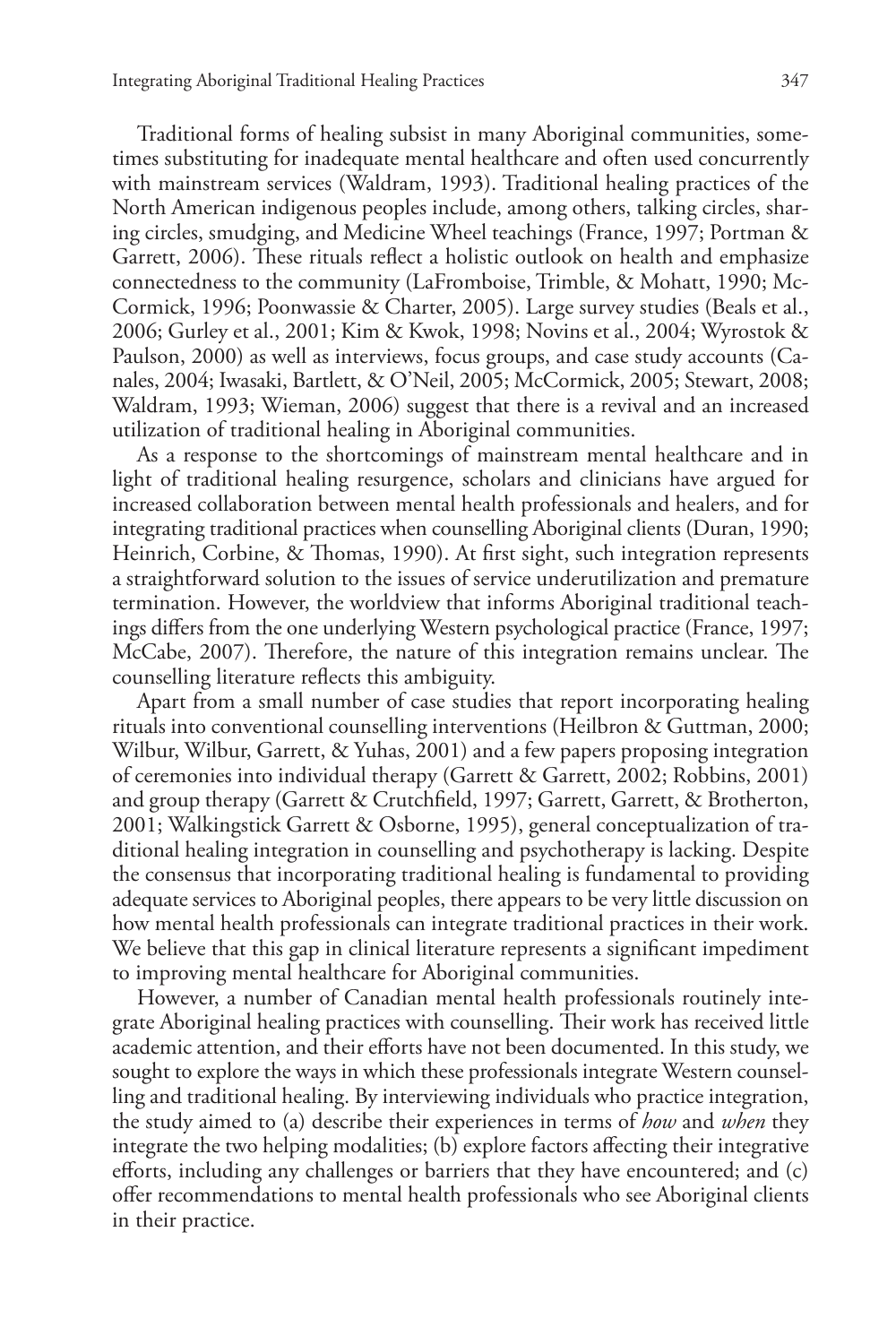#### **METHODS**

We used a qualitative approach that provided an extensive description of and insight into the human experience and, moreover, supported the investigation of a minimally studied area, such as traditional healing integration. As McLeod (2001) wrote, "Qualitative research is a process of careful, rigorous inquiry into aspects of the social world" (p. 2).Traditional healing integration has received little research attention, apart from general recommendations in favour of such efforts. We felt that a qualitative inquiry was suitable to address this gap in knowledge.

Because this study posed a question involving traditional healing—an element of great significance for indigenous communities—it was important to conduct this study in a respectful and sensitive manner. For this reason, we consulted with cultural informants (Elders, community members, Aboriginal scholars, and clinicians) throughout the research process, as their feedback and guidance were critical to the success of the research. Moreover, participants themselves had an active part in the study since their involvement extended beyond the data collection phase. Preliminary findings were shared with the participants, and their corrections and elaborations of the emergent themes informed subsequent analysis of the interviews.

## *Participants*

In accordance with guidelines for qualitative research sampling (Morrow, 2005), we used a purposeful criteria-based sampling approach to recruit 9 participants (6 women and 3 men) who routinely used both Aboriginal traditional healing practices and Western counselling interventions with clients. All participants were Canadian mental health professionals (psychologists, counsellors, and social workers) who had trained in a postsecondary institution. Their mean age was 45 years (*SD* = 9.10) and they had worked in mental health settings for an average of 12 years (*SD* = 5.09) at the time of the interview. We identified potential participants through informal networking with colleagues, at research conferences, and subsequently through snowball sampling. The interviewer (first author) was acquainted with two of the participants in a professional capacity prior to their participation in the study. While this likely facilitated rapport building, it did not seem to limit their willingness to share details of their experiences.

Participants resided in Ontario, Saskatchewan, Alberta, and British Columbia and were of diverse backgrounds: 3 were Ojibwa, 1 was Ojibwa and Odawa, 2 were Métis, 1 was Dene, and 2 participants were of European descent. Their work settings included private practice, urban Aboriginal health centres, government organizations, a college counselling centre, and a regional hospital.

## *Instrument*

We used a semi-structured interview guide that included five open-ended questions concerning participants' experience with incorporating healing practices into conventional healthcare. Since we considered the interview guide a flexible tool, in accordance with the grounded theory approach (Glaser & Strauss, 1967), we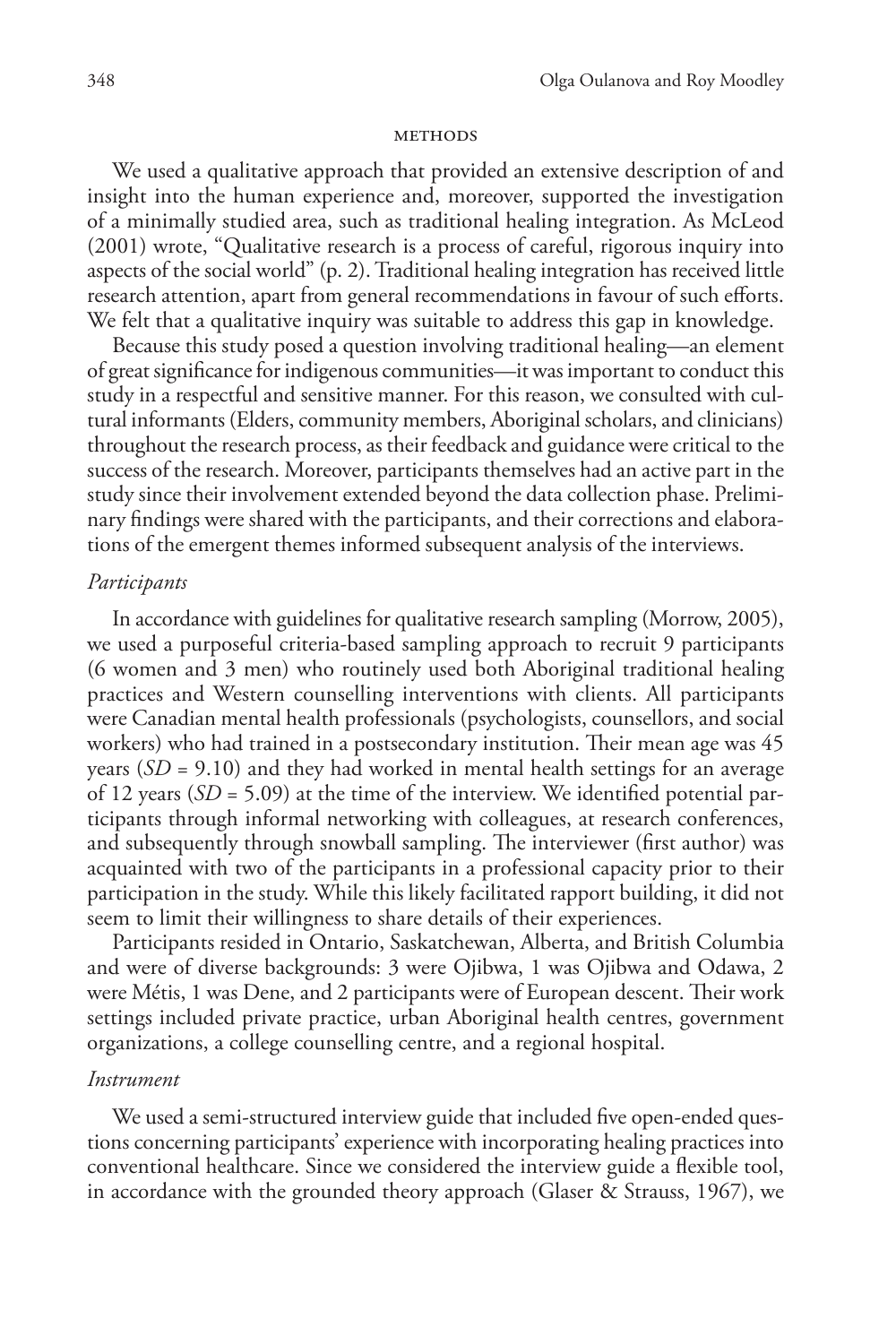modified it throughout the data collection phase in order to clarify, or elucidate, elements of participants' experience.

# *Procedure*

The interviewer invited participants to speak about their path to practicing integration, describe their integrative efforts, and talk about any challenges or obstacles. Interviews ranged in length between 45 minutes and 2 hours. Six of the interviews were conducted in person and three were conducted over the telephone. The telephone interviews were not significantly different in terms of length or elaborateness. All interviews were audio-recorded and transcribed.

## *Data Analysis*

We conducted an analysis of the interview data in accordance with the grounded theory guidelines (Strauss & Corbin, 1990), and this occurred concurrently with the data collection. During the initial stage (*open coding*), we coded transcripts using words close to participants' language (Strauss & Corbin, 1990). As additional transcripts became available, we compared these codes to other units of text, and connections between codes began to emerge. The second stage (*axial coding*) entailed condensing open codes into more inclusive categories (themes) that united analogous concepts. We shared these themes with participants, and they provided minor corrections and elaborations. For example, during this stage, one individual (Frank) further expanded on his view of the *relationship* between traditional and Western approaches to healing. Overall, most participants confirmed that the themes were indeed representative of their experiences. This process led to the development of a model (Figures 1 and 2) that organizes the emergent themes into a coherent framework.

Throughout the analysis we recorded preliminary interpretations in researcher notes or *memos*. These ideas were thereby stored for future reference, enabling the researcher to remain grounded in the data (McLeod, 2001). We also used the method of constant comparison (Glaser & Strauss, 1967). This involved continually comparing emerging themes with the raw data to ensure accurate reflection of participants' experience.

#### **RESULTS**

We identified four core themes in participants' accounts: (a) becoming a helper, (b) deciding when to integrate, (c) describing integrative efforts, and (d) experience with integration. In this section we will present each of these core themes and the underlying subthemes and provide illustrative quotes from the interviews.

## *Core Themes*

#### becoming a helper

At the beginning of the interview we asked participants to recount their paths to practicing both traditional healing and Western counselling or, in other words,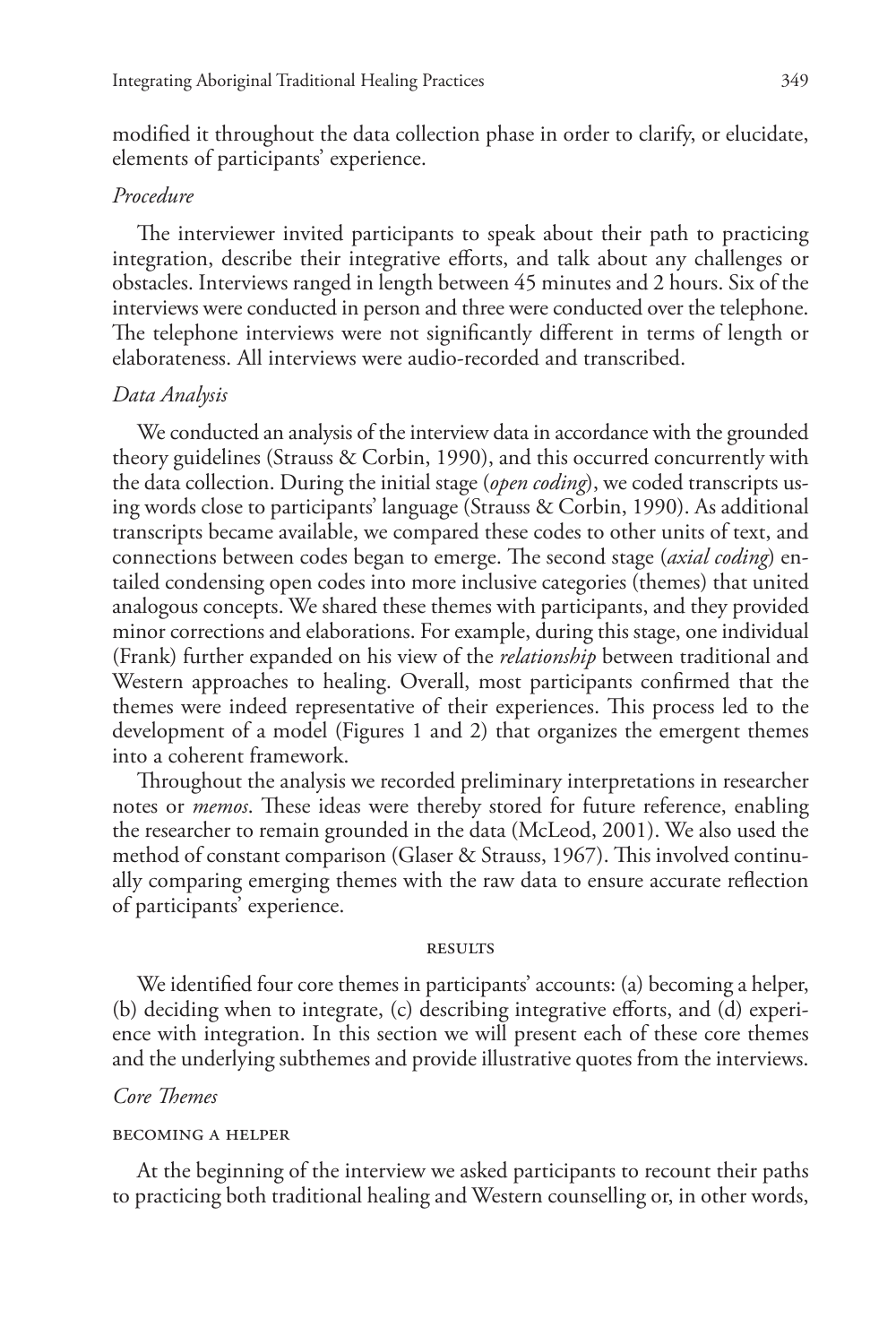to describe their paths to becoming helpers. We use the word *helper* to refer to the participants for two reasons. Since several individuals used this word spontaneously during the interview, it seems to reflect their own conceptualization of their role. We also believe that it captures their experience of both being mental health professionals, and possessing knowledge and expertise in traditional indigenous ways of healing.

Most participants indicated that the presence of traditional healers among their ancestors influenced their career journey. They also mentioned growing up with ceremony, wherein their family and community passed on protocols and traditional values. Alice, a psychologist who stated that she had always been an "informal helper" in her family and in her community, talked about the teachings she received in Aboriginal traditional practices. She noted, "Anything that I know about indigenous helping and healing has really come through, you know, growing up in the Native community, things that I learned, teachings from within my own family, from my grandparents, from Elders in the community." The Aboriginal values and teachings that the participants were taught by their family and community included "non-interference, focus on a positive direction and on inner strength, interdependence and importance of relationships, strong family connections, and believing in one's own wisdom."

Several individuals explained that their Aboriginal identity motivated them to pursue a career in mental health to, as Amelia put it, "give back to my own people." Amelia had been working as a mental health professional for 5 years at the time of this interview. Similar to Alice, while growing up in her community Amelia had received many traditional teachings and learned protocols from her mother, grandmother, and community Elders. Other participants explicitly mentioned a desire to advocate for indigenous peoples as a significant motivating factor on their path to becoming helpers.

As they spoke about their career paths, most participants mentioned the influence of their personal healing journey. Elaborating on what led her to practice Western counselling *and* traditional healing, Evelyn, a mental health worker in an urban Aboriginal agency, stated, "My own personal journey is probably the biggest driving force behind everything that I do." Several participants appeared to understand their career path as a calling or as their destiny when they reflected on this journey. Frank, who worked as a counsellor at a university centre, said, "It's not like it was a conscious decision [to pursue counselling]. I sort of fell this way; the wind sort of pushed me this way."

Another influence consisted of participants' personal qualities and recognizing one's potential as a helper. Alice explained it this way: "Working as an informal helper in my family and community has always been a part of my life and from there it was a natural progression into the professional helping field. So that was how I got into the field of psychology." While participants obtained counselling training though postsecondary education, most described having acquired knowledge of traditional practices in an informal fashion – through family teachings, oral traditions, and living in the community.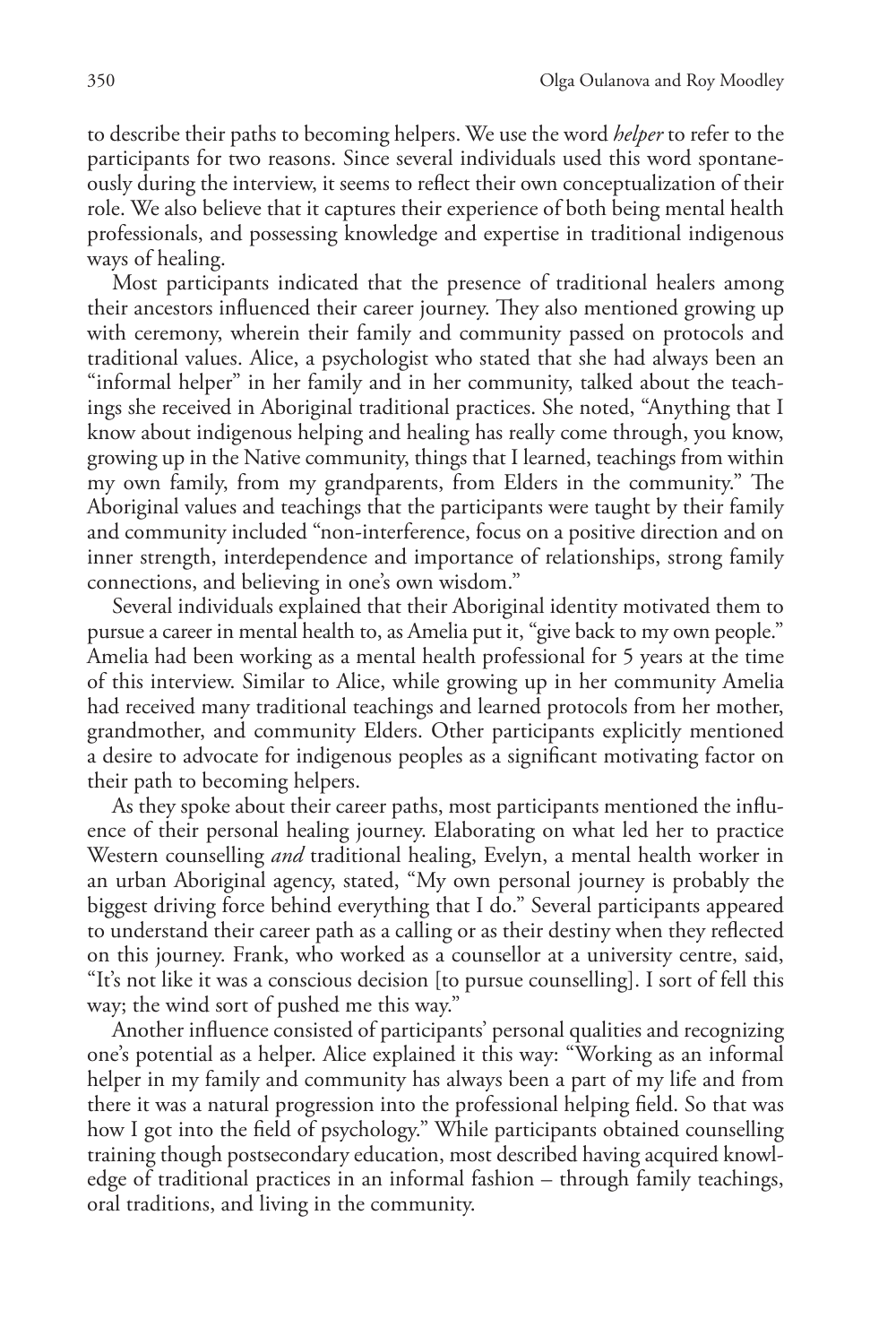#### deciding when to integrate

When asked about how they decide to incorporate traditional practices into their work with a particular client (versus resorting to Western interventions alone), several participants explained that their conceptualization of the client's concerns includes an implicit cultural assessment. Leslie shared, "So I try to, you know, just like emotionally and personally, I try to read where they are at culturally." Leslie entered the mental health field later in life following a career change, and she conceptualized her counsellor role as an advocate for Aboriginal peoples. Others reported a more explicit approach, stating that they ask clients directly about involvement in traditional practices.

Participants emphasized that they do not initiate the use of traditional healing elements, believing that such practices need to be instigated by clients. However, as they spoke about particular client cases, they discussed instances when it "felt" appropriate to offer a traditional practice or a culturally grounded intervention. John, a non-Aboriginal counsellor who had been working in close connection with Aboriginal communities for nearly 30 years, mentioned trusting his "own internal compass" at such times.

In general, most stated that they avoid assuming an expert role and instead follow the client's lead. For example, Amelia explained that her clients have "visual access" to traditional healing elements, such as an Eagle feather in her office. According to her, having such things accessible allows the client to initiate traditional healing integration.

## describing integrative efforts

Three aspects of integration were identified in this study: (a) incorporating traditional healing elements, (b) the underlying approach, and (c) referral/collaboration. While we discuss these elements of participants' integrative efforts in separate sections, the sole function of such division is to facilitate discussion. In reality, these aspects of integration were closely related, and each participant often mentioned using all three elements in his or her work.

*Incorporating traditional healing elements.* When asked to explain how they use both Aboriginal traditional practices and mainstream interventions, several participants talked about concrete traditional healing elements that they bring into a session. These included smudging, using an Eagle feather, drumming, and taking the client out of the office. For example, Frank described using the Aboriginal traditional tool of drumming alongside eye movement desensitization and reprocessing (EMDR) technique, while Amelia noted that clients find it therapeutic to hold the Eagle feather that she has in her office. Alice took clients out on the land:

Another thing that I do quite frequently with a client is we move out of the office and into nature or into somewhere in their community that they feel comfortable with. And I see that as being more of a traditional method of working with a client.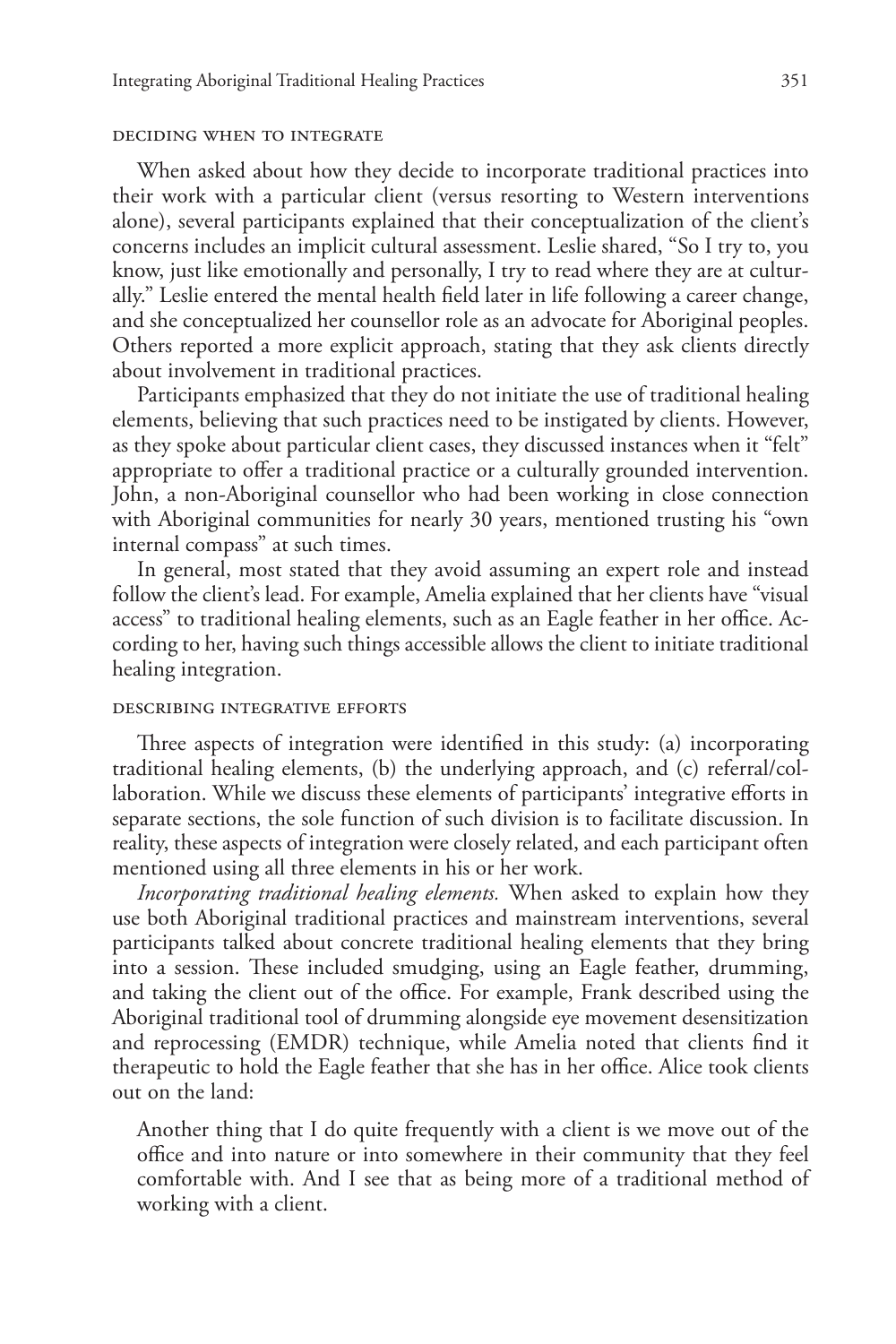*The approach.* As participants reflected on particular approaches that guide their interventions, the majority emphasized using a holistic approach that involved working in accordance with traditional teachings (e.g., Medicine Wheel teachings that address physical, mental, spiritual, and emotional dimensions). Others reported working systemically, taking into account the influence of the client's family and community.

Several participants talked about being mindful of the history of trauma and oppression that characterizes the experiences of many Aboriginal communities, and stated that fostering a strong positive sense of identity in this context is in itself therapeutic. Leslie shared that while she may provide psychoeducation on cognitive-behavioural techniques, she integrates this with psychoeducation on the effects of the traumatic history of indigenous peoples.

Lillian was another participant who spoke about taking into account the historical context and its impact on the client's self-identity. Lillian was a non-Aboriginal psychologist with a long history of close involvement with Aboriginal communities through participation in healing ceremonies, working with Elders, and referring clients for traditional healing. Reflecting on her work with clients she said, "A strong sense of identity is an important part of the healing process."

*Referral and collaboration.* Another aspect of participants' self-described integrative efforts consisted of referral and collaboration. All participants indicated that they refer to, and consult with, Aboriginal traditional healers when a client needs an intervention that they are unable to provide (such as a sacred ceremony), or when their resources have been exhausted. Margaret described routinely working alongside traditional healers in her counselling practice. Margaret's integrative efforts commenced when she began to work in collaboration with an Elder, taking direction from that Elder in terms of selecting appropriate interventions to employ with clients. She expressed a belief that such collaborative efforts will "move someone quicker on their personal healing journey" than the intervention of a psychologist alone. She reported consulting regularly with Elders and stated that the nature of this collaboration varies according to the client's needs.

Margaret explained that in her work an Elder may in fact guide the therapy process. Reflecting on their collaboration and referral with other helping professionals, Alice, John, and Lillian stated that they also refer to and consult with Western mental health workers.

## participants' experience with integration

One of the goals of this study was to explore how mental health professionals who practice integration experience do this kind of work. To address this we explicitly asked each participant to speak about the process of integrating Aboriginal traditional healing practices and mainstream counselling on a daily basis. In response, some participants mentioned barriers, but the majority simply reflected on their overall experience with working in this manner. For example, participants stressed the importance of self-care and described using Aboriginal traditional practices for their personal healing. Alex, who had grown up "in a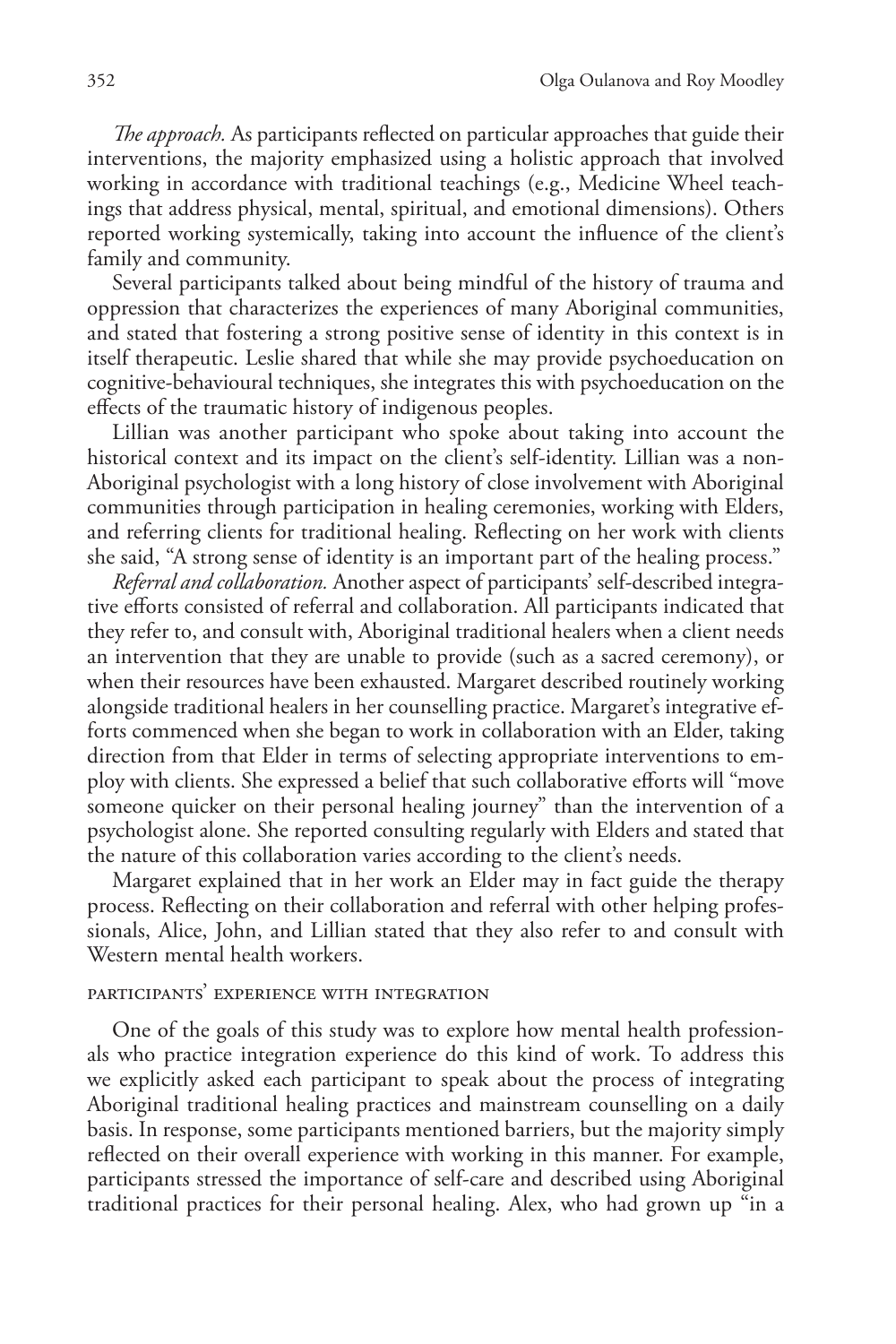traditional way" and subsequently apprenticed with an Elder, disclosed that he occasionally sees traditional healers or Elders to debrief and to prevent burn-out.

Margaret explained that Elders have an important role in "nurturing mental health workers as professionals." While she often approaches Elders for support, she refrains from seeking out Western mental health professionals for personal counselling, stating that "there are pieces missing" in their helping approach.

In terms of challenges, Leslie, Frank, and Evelyn reported financial barriers and indicated that the scarcity of financial support is a major impediment to integrating elements of Aboriginal healing with mainstream interventions. An important facilitative factor was being given the liberty to engage with clients in ways unconventional for Western counselling (e.g., taking the client out of the office, or smudging during the session). Indeed, most participants stated that they work best when given substantial leeway. For these mental health professionals, *leeway* signified the ability to incorporate traditional healing techniques into their work, as they saw fit. As Leslie said, "I am happiest when I work for someone that gives me enough latitude to do what I feel needs to be done. I need a certain amount of autonomy."

Participants spoke of the challenges that they encountered while studying mental healthcare in a Western postsecondary setting. Alice explained that obtaining a counselling psychology degree was a struggle because of minimal support from faculty, lack of cultural awareness, and the dominance of Western theory in the counselling field. She shared:

It was definitely lonely. There were a lot of times when I felt like just giving up and walking away because of the colonial mentality of counselling psychology and a lot of the lack of acceptance and racism that I experienced within postsecondary education.

Reflecting on other aspects of their experience, many participants indicated that earning clients' trust and establishing rapport represented demanding parts of integrative work. For Leslie, this trust meant being approachable (this included her appearance, her conduct in the session, even the set-up of the office), while Evelyn stated that it is the professional's own personal history and reputation as a helper that primarily fosters trust. Many participants perceived a need to live their lives in accordance with the principles that they promote because a helper's actions are open to the community's scrutiny.

Some individuals conceptualized their integrative efforts as synonymous with validating Aboriginal ways of learning, knowing, and thinking. As Margaret explained, working alongside Elders and integrating traditional teachings lets indigenous peoples know that traditional practices represent "valid, acceptable, believed, nurtured, and practiced" ways of helping. She said that such integration "allows [us] to reclaim and embrace [Aboriginal] knowledge."

Although most participants denied having experienced conflict between integrative work and their professional regulatory bodies, several individuals expressed worry about the possibility of such difficulties. For example, Margaret reported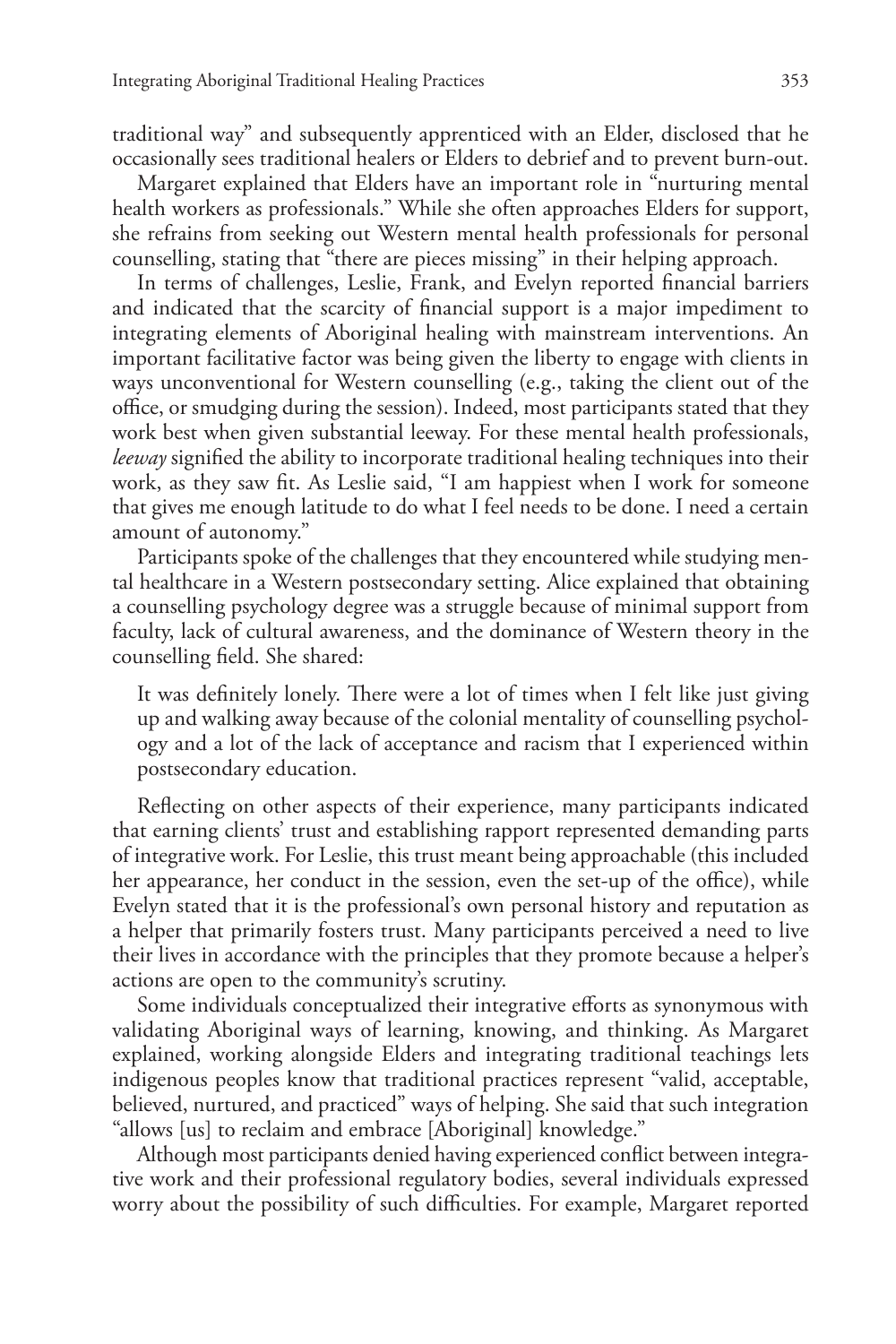concern about whether her provincial college of psychologists would interpret her role as a helper in a healing ceremony as a valid means of working with a client. She also wondered about the college's reaction to her routinely taking guidance from Elders in devising treatment plans.

# *Integrating the Themes*

The proposed descriptive model, or framework (Figures 1 and 2), brings together the four above-described core themes and the underlying subthemes. This visual tool can help conceptualize the integrative process in all its complexity. In this section we will first explain Figure 1, which illustrates the influential components on each participant's journey to practicing integration, and then discuss Figure 2, which centres on participants' actual integrative work. It is important to note, however, that both figures are part of the same explanatory model that visually represents participants' paths to practicing integration and their integrative efforts.

The influences on participants' paths to becoming helpers who practice integration are represented as *Ancestors*, *Aboriginal Community*, and *Mainstream Education* circles in Figure 1. The themes inside these circles refer to the elements that each of these contributed to the participant's journey. The arrows pointing from these

# Figure 1



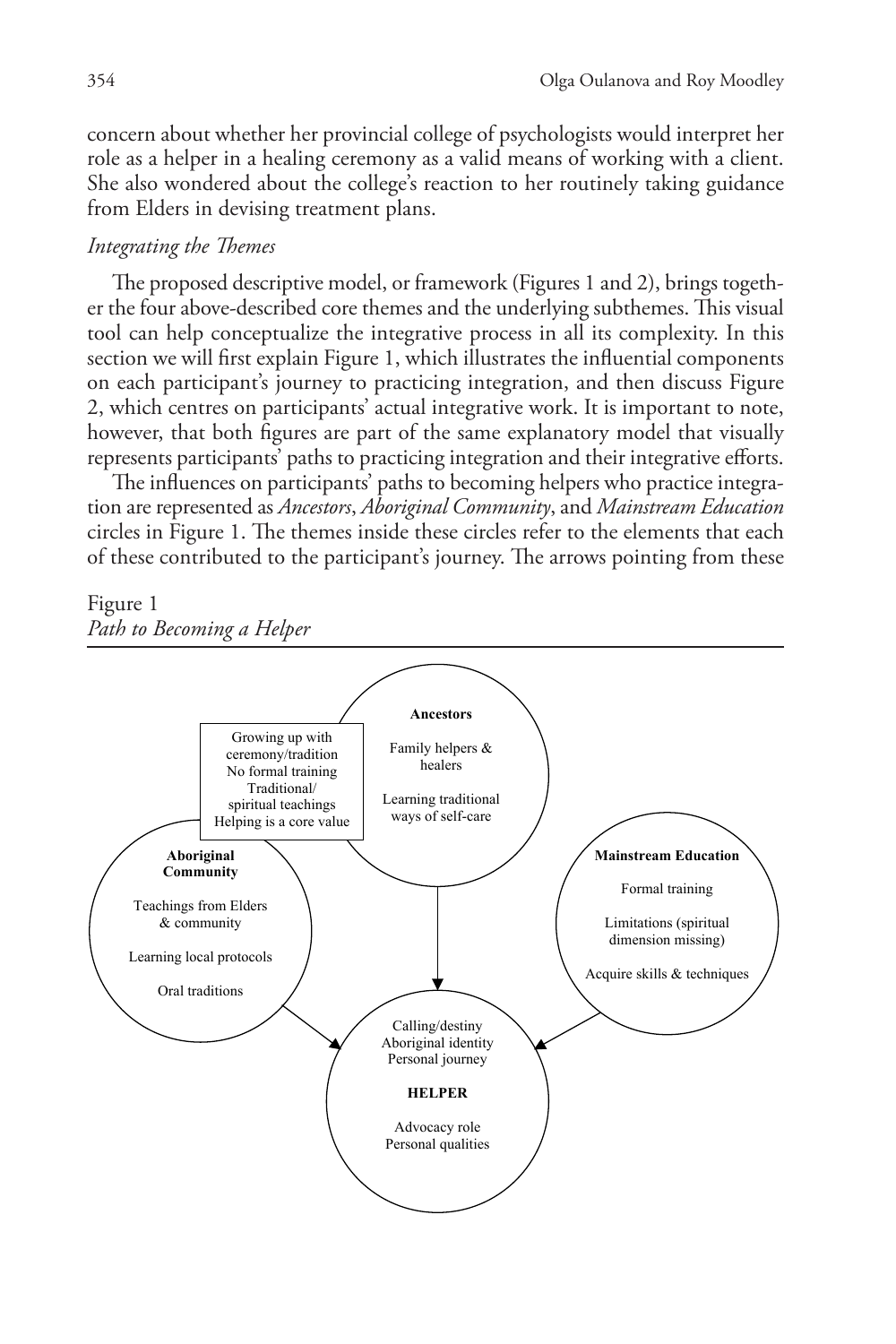three circles toward the central *Helper* circle communicate that these components taught participants skills and particular approaches. However, all teachings were *filtered* through the participants' Aboriginal identity, personal journey, personal qualities, perception of calling/destiny, and advocacy role. These themes are captured in the central circle, depicting the helper, or, the participant.

The three arrows leaving the central circle in Figure 2 represent participants' self-described integrative work. First, however, they assess whether some form of integration is appropriate for a given client. Participants' experience with integration is also captured here, since elements such as perceived autonomy likely influence the nature of the integrative work.

The three circles labelled *Traditional Elements*, *Approach*, and *Referral and Collaboration* refer to participants' integrative efforts. These are related since one individual often practices all three forms of integration. For example, a mental health professional may conceptualize a client's concern in a holistic manner, refer to Elders and traditional healers, and process in therapy the client's experience



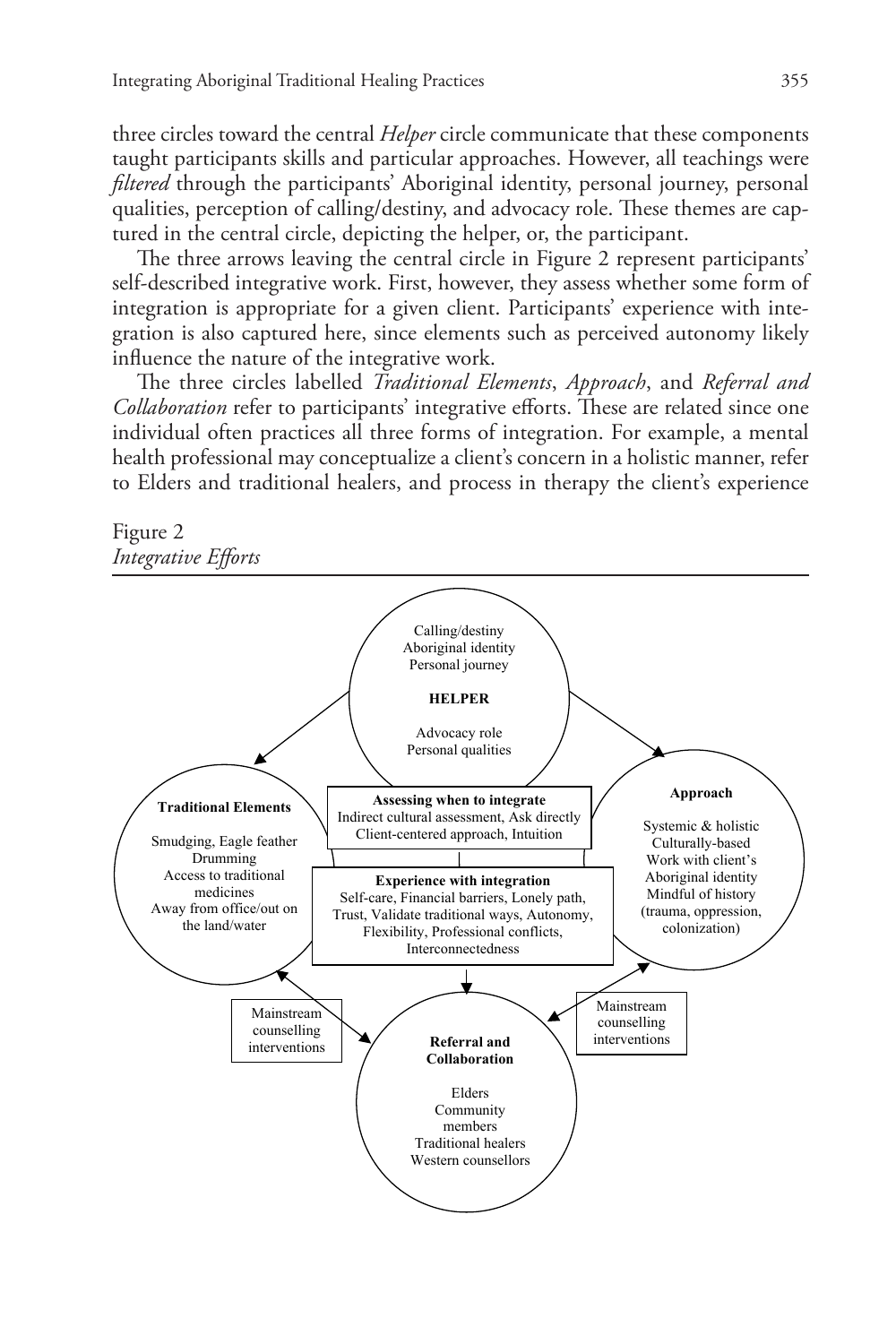of being with an Elder, or having participated in a healing ceremony. The boxes named *Mainstream Counselling Interventions* indicate that participants also use elements of Western counselling approaches.

#### discussion

By examining the experiences of Canadian mental health professionals who integrate conventional counselling and Aboriginal traditional healing practices, this study identified important influences on these individuals' career paths, explored their therapeutic approaches with clients, and inquired about factors that hinder or facilitate their integrative work. In the next section we will discuss emergent themes in the context of previous research, address the implications of our findings, offer recommendations for clinicians, and propose directions for further research.

Reflecting on their paths to becoming helpers, most participants emphasized the fundamental roles of ancestors, the Aboriginal community, and their personal healing journey. Indeed, having healers among one's family and undergoing a healing journey have been reported, in other research with individuals who practice traditional healing (e.g., Skye, 2006; Solomon & Wane, 2005), as influential components in becoming a helper. From previous research and from the findings of our study, it seems that the helper's personal journey can facilitate a profound understanding of teachings and ceremonies that is required to assist others on the healing path.

The role of ancestors was not limited to instruction in protocols for healing ceremonies, and most participants stated that the family provided them with cultural teachings such as the importance of non-interference and the value of relationships. These qualities closely parallel traditional indigenous teachings that have been documented in the literature (e.g., Garrett & Wilbur, 1999; McCormick, 2005).

Interestingly, the two non-Aboriginal interviewees (John and Lillian) experienced most of the influences reported by the Aboriginal participants (i.e., personal journey, perceiving their role as a calling, teachings from Elders and community members). Although they were not brought up in Aboriginal communities, they reported long-lasting involvement with indigenous communities and as adults were offered teachings similar to those of their Aboriginal colleagues. In fact, the path of these professionals was remarkably similar to that of the other participants. This finding suggests that some non-Aboriginal individuals who are firmly grounded in an Aboriginal community and have undergone pertinent life experiences can, and do, practice traditional healing integration.

Several participants mentioned carrying out a cultural assessment and embracing a client-centred orientation. This notion of conducting a cultural assessment is consistent with suggestions for providing services to Aboriginal clients (e.g., Wieman, 2006). Further, describing the traditional Aboriginal worldview of healing, Poonwassie and Charter (2005) state that counsellors should employ client-centred modalities when working with indigenous individuals as this enables clients to "have total control of the pace and direction of their healing journey" (p. 23).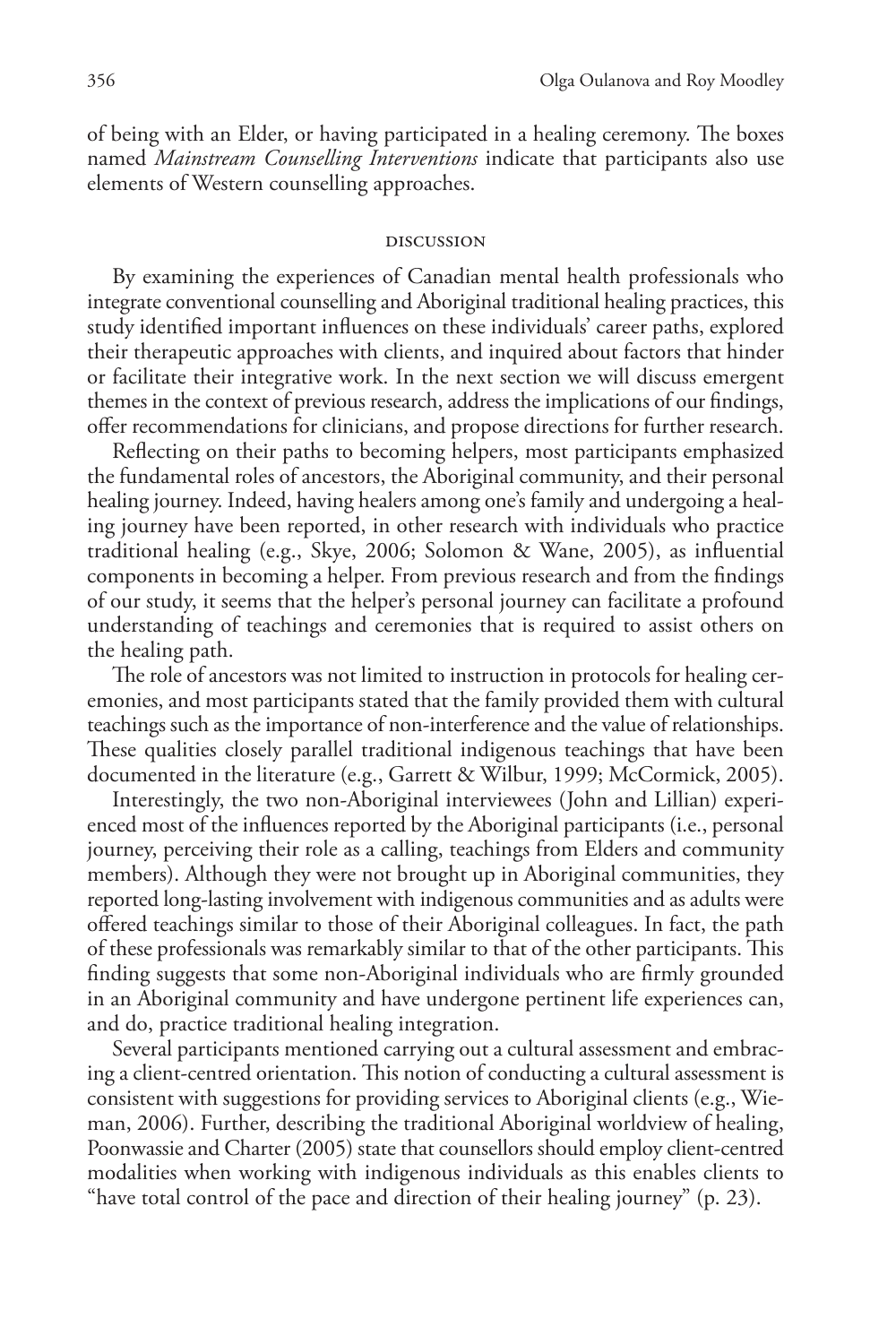A number of participants conceptualized providing visual access to traditional healing elements as a way to validate traditional knowledge and Aboriginal ways of helping. McCormick (2005) offers additional insight when he suggests that "one of the roles of therapy for traditional Aboriginal society has been to reaffirm cultural values" (p. 298). Kirmayer, Simpson, and Cargo (2003) further affirm the value in offering such access to traditional ways of healing when they write: "Recuperating these traditions therefore reconnects contemporary Aboriginal peoples to their historical traditions and mobilizes rituals and practices that may promote community solidarity. More broadly, the recovery of tradition itself may be viewed as healing" (p. 16). Communicating to clients that they consider traditional ways of healing to be valid and important seemed to be a core component of the healing process.

One form of integration involved referral and collaboration. Most participants indicated that they routinely work with Aboriginal traditional healers and community Elders. There is agreement among scholars and clinicians that collaboration with traditional helpers is integral to improving mental healthcare for indigenous peoples (Gone, 2004; LaFromboise et al., 1990; Poonwassie & Charter, 2005; Wyrostok & Paulson, 2000). In discussing the role of traditional practices in Canadian Aboriginal health, Waldram, Herring, and Young (2006) stated, "[A]t the heart of the matter is the need for increasing dialogue between healers and physicians including the possibility of collaboration" (p. 247).

Participants did not seem to encounter difficulties in consulting with and referring their clients to traditional helpers. One possible reason for this is that the participants did not regard Western counselling and traditional healing practices as opposing helping approaches. Indeed, as Frank stated, "I do not draw a division, a line between traditional and modern, or Western. I don't buy into that dichotomy." If we were to conceptualize Western and indigenous ways of helping as fundamentally dissimilar, as some scholars (e.g., Struthers, 2003) have done, integrating them would not be possible. In contrast, by understanding them to be somewhat different but not entirely disparate approaches, as the participants in this study seemed to do, "much can be gained in combining the healing wisdom of two cultures" (McCormick, 1997, p. 20).

As the interviewees reflected on their personal experience with carrying out integrative work, a few recounted their career path as a lonely and challenging journey. These findings are consistent with research investigating the path of indigenous professionals in the mainstream education system (e.g., Heilbron, 2005). Because such negative experiences likely impede Aboriginal individuals training in mental health, we believe that this issue merits further study.

While some expressed apprehension about potential professional conflicts pertaining to their integrative efforts, most participants did not report having experienced such problems. This is notable, given the literature on conflicts in supervision when professional helpers incorporate elements of spirituality (West, 2005) and traditional healing practices (Helms & Cook, 1999). It is likely, however, that interviewees did not experience professional conflicts because a considerable level of autonomy facilitated their integrative work.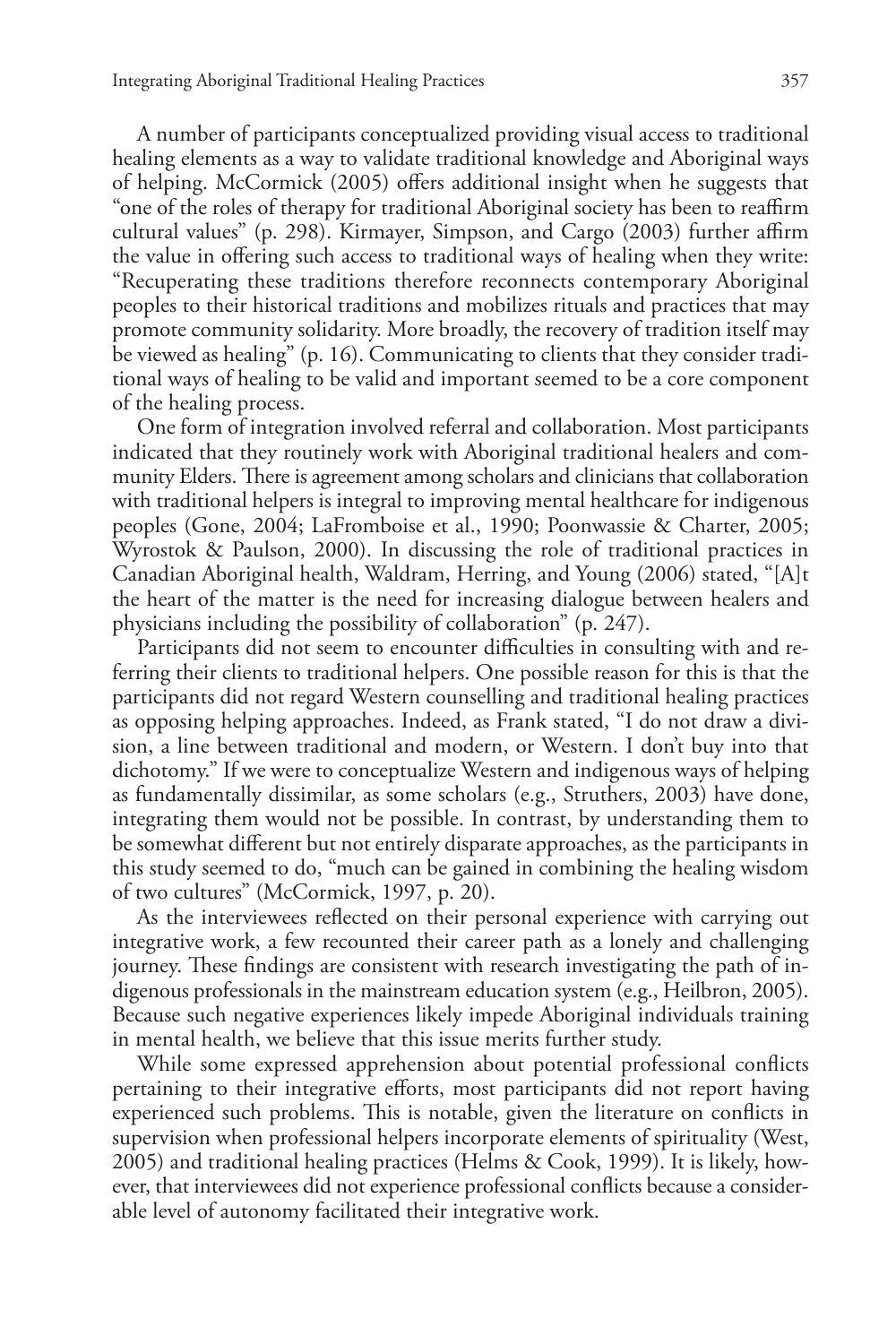Given the small sample size and the qualitative approach, the proposed framework illustrating integrative efforts of participating mental health professionals may not generalize to other individuals who integrate traditional practices with mainstream counselling. In particular, the core theme—*experience with integration*—may vary among professionals working in this field, depending on the barriers and supports available at their particular work setting. Further study of the proposed framework in Canada and in the USA could explore whether the emergent themes fully capture the experience of other mental health professionals who practice integration.

#### conclusion

The themes generated from this inquiry and the emergent framework revealed that in participants'experience, integration of traditional practices involved a more complex process than simply incorporating elements of Aboriginal healing into their interventions. Participants arrived at working in an integrative manner as a result of a number of influences on their path such as their personal healing journey, oral traditions, and community teachings. Therefore, their integrative work (i.e., incorporating traditional healing elements, using particular approaches, and collaboration with traditional healers and community members) represented an intricate process that necessitated a complex and dynamic interaction of factors, such as participants' unique life experiences, their cultural assessment of the client, and their appreciation of interconnectedness. Drawing on our findings, it seems that integration cannot be removed from its above-described elaborate context.

One critical implication of the above discussion pertains to providing services to Aboriginal clients. Should a counsellor believe that a traditional helping approach may enhance therapy, it may be valuable to refer the client to a professional who routinely practices integration. Such referral would necessitate a collaborative process and a discussion with the client regarding his or her interest in pursuing this route. As our findings suggest, integrative work is informed by factors such as mental health professionals' own career path and experiences, and their ability to carry out a cultural assessment of the client. Therefore, it is not advisable for a mental health worker practicing exclusively from a mainstream orientation to incorporate elements of indigenous practices. In cases where a client's involvement in traditional practices appears beneficial and the client expresses interest, we believe it is best to refer or collaborate with a professional who practices integration.

It is imperative that we continue to navigate the role of traditional healing practices within mental healthcare. One approach is to raise awareness among counselling trainees about Aboriginal traditional ways of healing. This can be accomplished by introducing specific courses on traditional healing and/or inviting guest speakers from Aboriginal communities. Professional development seminars in mental health agencies need to include education on traditional Aboriginal ways of helping, offer a venue to discuss collaboration with healers and Elders, and provide names of potential referrals who work from an integrative approach.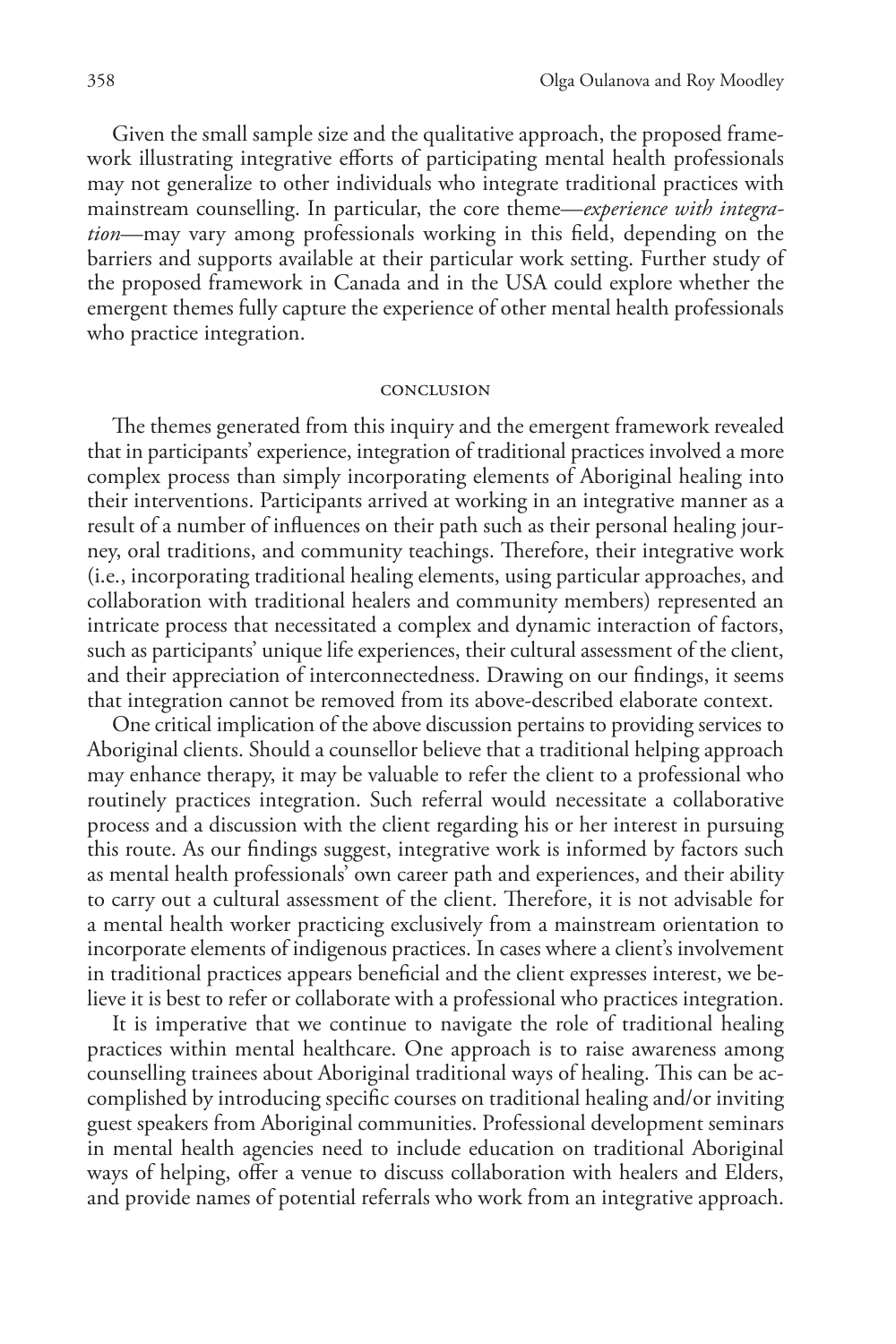Such awareness and enhanced knowledge can in turn facilitate collaboration with and referral of clients to traditional helpers, or to mental health professionals who practice integration. Furthermore, such dialogue can help alleviate the feeling of isolation that the participants reported experiencing, as well as facilitate mutual learning and the building of referral networks.

In terms of future research directions, we would like to suggest several areas for further study. First, there is a need to better understand the nature of collaboration between mainstream mental health workers and Aboriginal healers. All participants in this study stated that they refer to, and work together with, traditional healers. However, given the present state of academic knowledge, it remains unclear what these collaborative efforts actually look like. Research exploring collaborative efforts between mainstream health professionals and individuals practicing Aboriginal traditional healing would offer insight into this presently obscure area. Such insight could in turn enhance dialogue between these two groups of helpers.

Second, research needs to examine experiences of clients who obtain treatment from a mental health professional practicing integration. While the present study offers insights into the clinicians'experiences with this kind of work, it is important to learn about clients' reactions to being offered such integrative services.

Lastly, while the present research focused on integration of Aboriginal traditional healing practices, we know from the literature (e.g., Moodley, Sutherland, & Oulanova, 2008; Moodley & West, 2005) that within counselling and psychotherapy, integration of traditional healing practices also occurs in Caribbean, South Asian, and African contexts, among others. The present study could be paralleled with mental health professionals who integrate other forms of traditional healing practices with Western counselling techniques.

## *Acknowledgements*

This research was partially supported by a grant from the Social Sciences and Humanities Research Council. We are very grateful to Patricia A. Poulin for her translation of the abstract to French.

### *Note*

1. The words *Aboriginal* and *indigenous* are used interchangeably in this article.

## *References*

- Beals, J., Novins, D. K., Spicer, P., Whitesell, N. R., Mitchell, C. M., Manson, S. M., … & Protective Factors Project Team. (2006). Help seeking for substance use problems in two American Indian reservation populations. *Psychiatric Services, 57*(4), 512–520. doi:10.1176/appi.ps.57.4.512
- Canales, M. K. (2004).Taking care of self: Healthcare decision making of American Indian women. *Healthcare for Women International, 25,* 411–435. doi:10.1080/07399330490438323

Duran, E. (1990). *Transforming the soul wound*. Delhi, India: Arya Offset Press.

- France, M. H. (1997). First Nations: Helping and learning in the Aboriginal community. *Guidance and Counseling*, *12,* 3–8.
- Garrett, M. T., & Crutchfield, L. B. (1997). Moving full circle: A unity model of group work with children. *Journal for Specialists in Group Work, 22,* 175–188. doi:10.1080/01933929708414379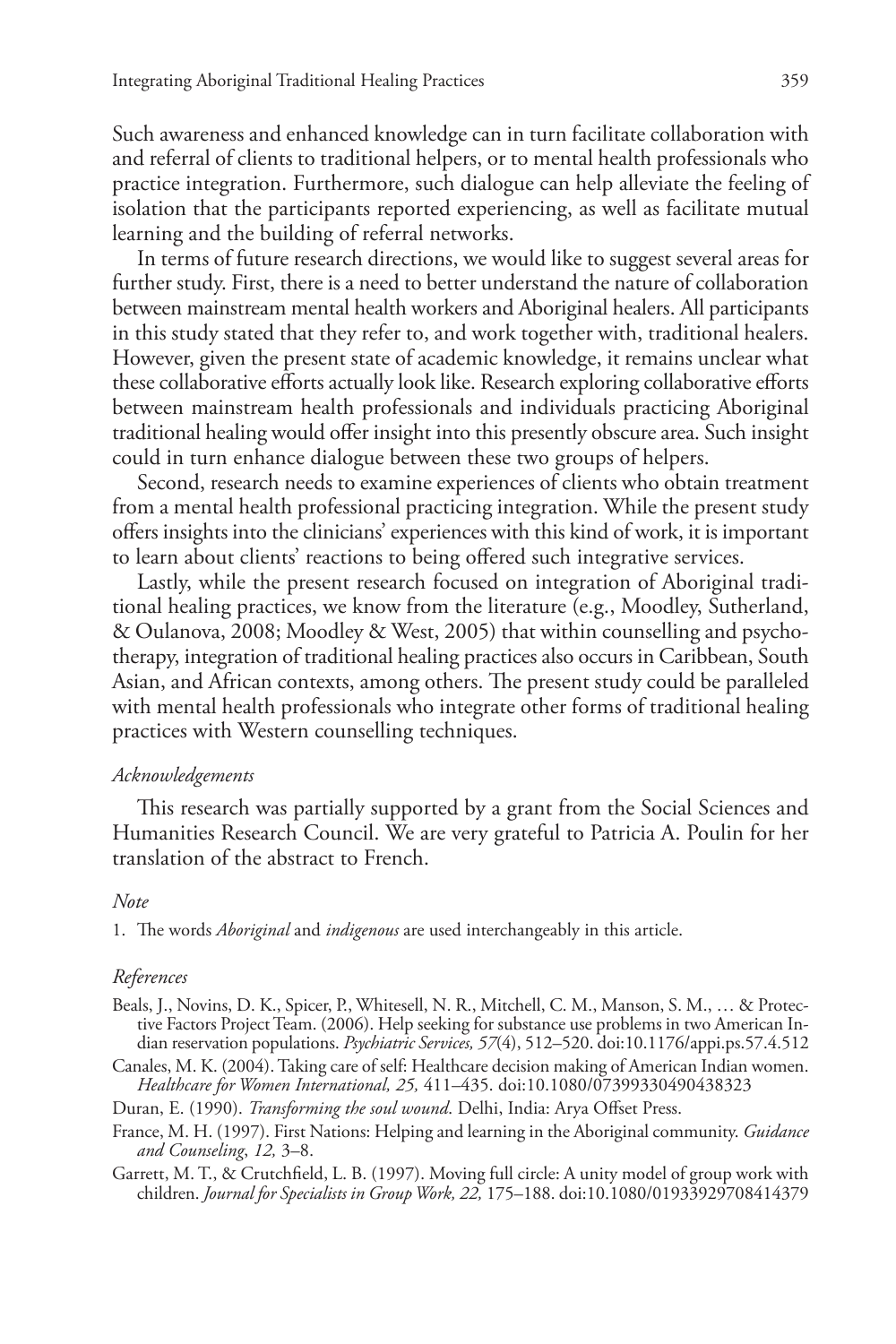- Garrett, M. T., & Garrett, J. T. (2002). "Ayeli": Centering technique based on Cherokee spiritual traditions. *Counseling and Values*, *46,* 149–158.
- Garrett, M.T., Garrett, J.T., & Brotherton, D. (2001). Inner circle/outer circle: A group technique based on Native American healing circles. *Journal for Specialists in Group Work*, *26*(1), 17–30. doi:10.1080/01933920108413775
- Garrett, M. T., & Wilbur, M. P. (1999). Does the worm live in the ground? Reflections on Native American spirituality. *Journal of Multicultural Counseling and Development*, *27*, 193–206.
- Glaser, B. G., & Strauss, A. L. (1967). *The discovery of grounded theory: Strategies for qualitative research*. Chicago, IL: Aldine.
- Gone, J. P. (2004). Mental health services for Native Americans in the 21st century United States. *Professional Psychology: Research and Practice*, *35*(1), 10–18. doi:10.1037/0735-7028.35.1.10
- Gurley, D., Novins, D. K., Jones, M. C., Beals, J., Shore, J. H., & Manson, S. M. (2001). Comparative use of biomedical services and traditional healing options by American Indian veterans. *Psychiatric Services, 52*(1), 68–74. doi:10.1176/appi.ps.52.1.68
- Heilbron, C. L. (2005). The journey of Aboriginal healthcare workers. Doctoral dissertation, University of Toronto, Canada. Retrieved from ProQuest Digital Dissertations database. (Publication No. AAT NR07563).
- Heilbron, C. L., & Guttman, M. A. J. (2000). Traditional healing methods with First Nations women in group counselling. *Canadian Journal of Counselling. Special Issue: Counselling First Nations people in Canada, 34*(1), 3–13.
- Heinrich, R. K., Corbine, J. L., & Thomas, K. R. (1990). Counseling Native Americans. *Journal of Counseling and Development*, *69*(2), 128–133.
- Helms, J. E., & Cook, D. A. (1999). *Using race and culture in counseling and psychotherapy: Theory and process*. Boston, MA: Allyn & Bacon.
- Iwasaki, Y., Bartlett, J., & O'Neil, J. (2005). Coping with stress among Aboriginal women and men with diabetes in Winnipeg, Canada. *Social Sciences and Medicine*, *60*, 977–988. doi:10.1016/j. socscimed.2004.06.032
- Juntunen, C. L., & Morin, P. M. (2004). Treatment issues for Native Americans: An overview of individual, family, and group strategies. In D. R. Atkinson (Ed.), *Counseling American Minorities*  (6th ed., pp. 171–192). New York, NY: McGraw-Hill.
- Kim, C., & Kwok, Y. S. (1998). Navajo use of Native healers. *Archives of Internal Medicine*, *158*(9), 2245–2249. doi:10.1001/archinte.158.20.2245
- Kirmayer, L. J., Brass, G. M., & Valaskakis, G. G. (2009). Conclusion: Healing/Intervention/Tradition. In L. J. Kirmayer & G. G. Valaskakis (Eds.), *Healing traditions: The mental health of Aboriginal peoples in Canada* (pp. 440–472). Vancouver, BC: University of British Columbia Press.
- Kirmayer, L., Simpson, C., & Cargo, M. (2003). Healing traditions: Culture, community and mental health promotion with Canadian Aboriginal peoples. *Australasian Psychiatry* (Supplement), *11*, 15–23. doi:10.1046/j.1038-5282.2003.02010.x
- Kirmayer, L. J., Tait, C. L., & Simpson, C. (2009). The mental health of Aboriginal peoples in Canada: Transformations of identity and community. In L. J. Kirmayer & G. G. Valaskakis (Eds.), *Healing traditions: The mental health of Aboriginal peoples in Canada* (pp. 3–25). Vancouver, BC: University of British Columbia Press.
- LaFromboise, T. D., Trimble, J. E., & Mohatt, G. V. (1990). Counseling intervention and American Indian tradition: An integrative approach. *Counseling Psychologist, 18*(4), 628–654. doi:10.1177/0011000090184006
- McCabe, G. H. (2007). The healing path: A culture and community-derived indigenous therapy model. *Psychotherapy: Theory, Research, Practice, Training*, *44*(2), 148–160. doi:10.1037/0033- 3204.44.2.148
- McCormick, R. (1996). Culturally appropriate means and ends of counselling as described by the First Nations people of British Columbia. *International Journal for the Advancement of Counselling*, *18*, 163–172. doi:10.1007/BF01407960
- McCormick, R. (1997). An integration of healing wisdom: The Vision Quest ceremony from an attachment theory perspective. *Guidance and Counseling*, *12*, 18–21.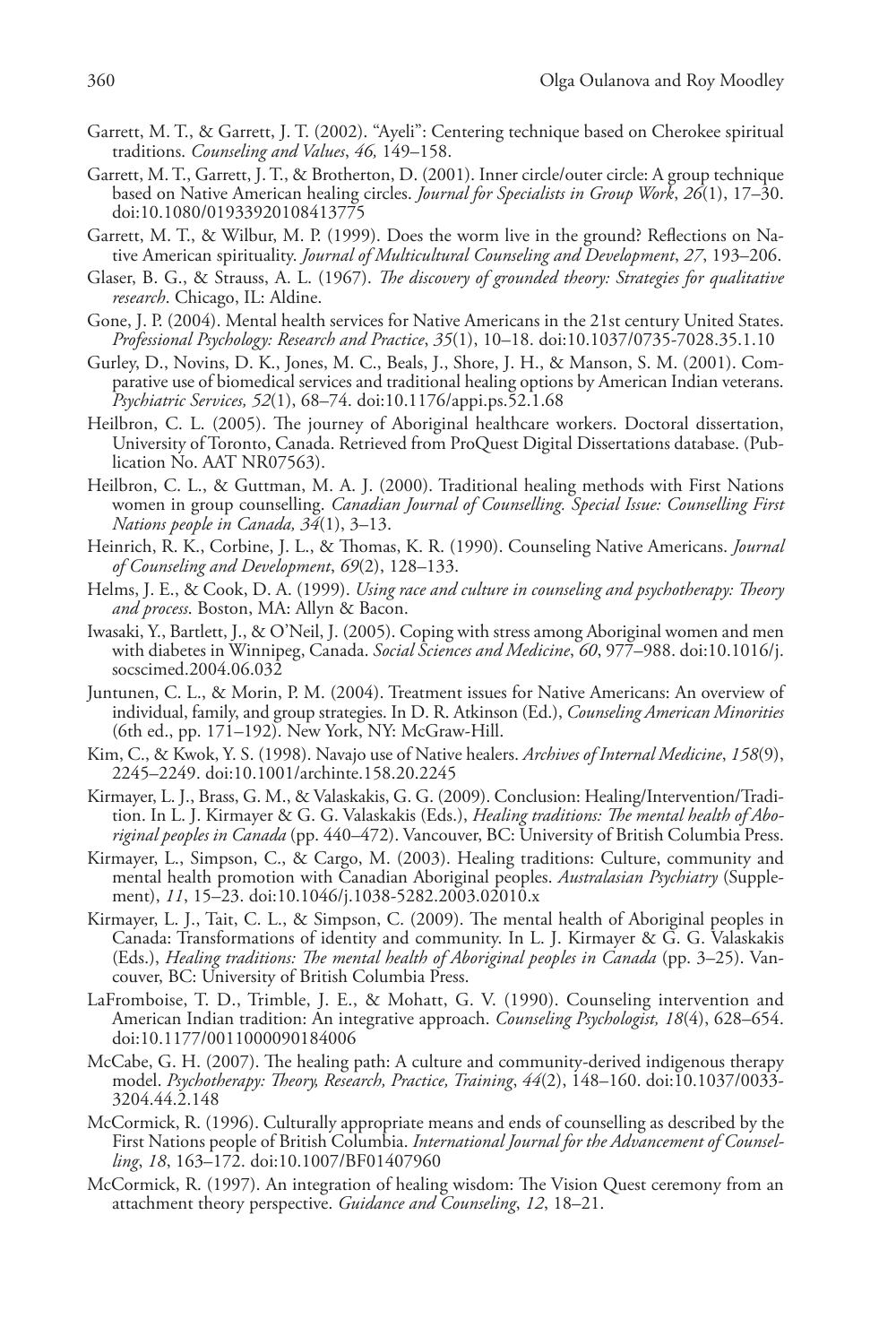- McCormick, R. (2005). The healing path: What can counselors learn from Aboriginal people about how to heal? In R. Moodley & W. West (Eds.), *Integrating traditional healing practices into counseling and psychotherapy* (pp. 293–304). Thousand Oaks, CA: Sage.
- McCormick, R. (2009). Aboriginal approaches to counselling. In L. J. Kirmayer & G. G. Valaskakis (Eds.), *Healing traditions: The mental health of Aboriginal peoples in Canada* (pp. 337–354). Vancouver, BC: University of British Columbia Press.
- McLeod, J. (2001). *Qualitative research in counselling and psychotherapy*. London, UK: Sage.
- Moodley, R., Sutherland, P., & Oulanova, O. (2008). Traditional healing, the body and mind in psychotherapy. *Counselling Psychology Quarterly, 21*(2), 1–13. doi:10.1080/09515070802066870
- Moodley, R., & West, W. (Eds.) (2005). *Integrating traditional healing practices into counselling and psychotherapy.* Thousand Oaks, CA: Sage.
- Morrow, S. L. (2005). Quality and trustworthiness in qualitative research in counseling psychology. *Journal of Counseling Psychology*, *52*(2), 250–260. doi:10.1037/0022-0167.52.2.250
- Novins, D. K., Beals, J., Moore, L. A., Spicer, P., Manson, S. M., & AI-SUPERPFP Team. (2004). Use of biomedical services and traditional healing options among American Indians: Sociodemographic correlates, spirituality, and ethnic identity. *Medical Care, 42*(7), 670–679. doi:10.1097/01.mlr.0000129902.29132.a6
- Poonwassie, A. (2006). Grief and trauma in Aboriginal communities in Canada. *International Journal of Health Promotion and Education, 44*(1), 29–33.
- Poonwassie, A., & Charter, A. (2005). Aboriginal worldview of healing: Inclusion, blending, and bridging. In R. Moodley & W. West (Eds.), *Integrating traditional healing practices into counseling and psychotherapy* (pp. 15–25). Thousand Oaks, CA: Sage.
- Portman,T. A. A., & Garrett, M.T. (2006). Native American healing traditions. *International Journal of Disability, Development and Education*, *53*(4), 453–469. doi:10.1080/10349120601008647
- Robbins, R. (2001). The dream catcher meditation: A therapeutic technique used with American Indian adolescents. *American Indian and Alaska Native Mental Health Research*, *10*(1), 51–65.
- Skye, J. S. (2006). An orchid in the swamp: Traditional medicine, healing, and identity at an urban Aboriginal community health centre. Unpublished master's thesis, McMaster University, Canada.
- Solomon, A., & Wane, N. N. (2005). Indigenous healers and healing in a modern world. In R. Moodley & W. West (Eds.), *Integrating traditional healing practices into counseling and psychotherapy* (pp. 52–60). Thousand Oaks, CA: Sage.
- Stewart, S. L. (2008). Promoting Indigenous mental health: Cultural perspectives on healing from Native counsellors in Canada. *International Journal of Health Promotion and Education, 46*(2), 49–56.
- Strauss, A. L., & Corbin, J. (1990). *Basics of qualitative research: Grounded theory procedures and techniques*. Newbury Park, CA: Sage.
- Struthers, R. (2003). The artistry and ability of traditional women healers. *Healthcare for Women International*, *24*, 340–354. doi:10.1080/07399330303961
- Trimble, J. E. (1981). Value differentials and their importance in counseling American Indians. In P. Pedersen, J. Draguns, W. Conner, & J.Trimble (Eds.), *Counseling across cultures* (pp. 203–226). Honolulu, HI: University Press of Hawaii.
- Waldram, J. B. (1993). Aboriginal spirituality: Symbolic healing in Canadian prisons. *Culture, Medicine, and Psychiatry*, *17*, 345–362. doi:10.1007/BF01380009
- Waldram, J. B., Herring, D. A., & Young, T. K. (2006). *Aboriginal health in Canada: Historical, cultural, and epidemiological perspectives* (2nd ed.). Toronto, ON: University of Toronto Press.
- Walkingstick Garrett, M., & Osborne, W. L. (1995). The Native American sweat lodge as metaphor for group work. *Journal for Specialists in Group Work*, *20*(1), 33–39. doi:10.1080/ 01933929508411323
- West, W. (2005). Crossing the line between talking therapies and spiritual healing. In R. Moodley & W. West (Eds.), *Integrating traditional healing practices into counseling and psychotherapy* (pp. 38–49). Thousand Oaks, CA: Sage.